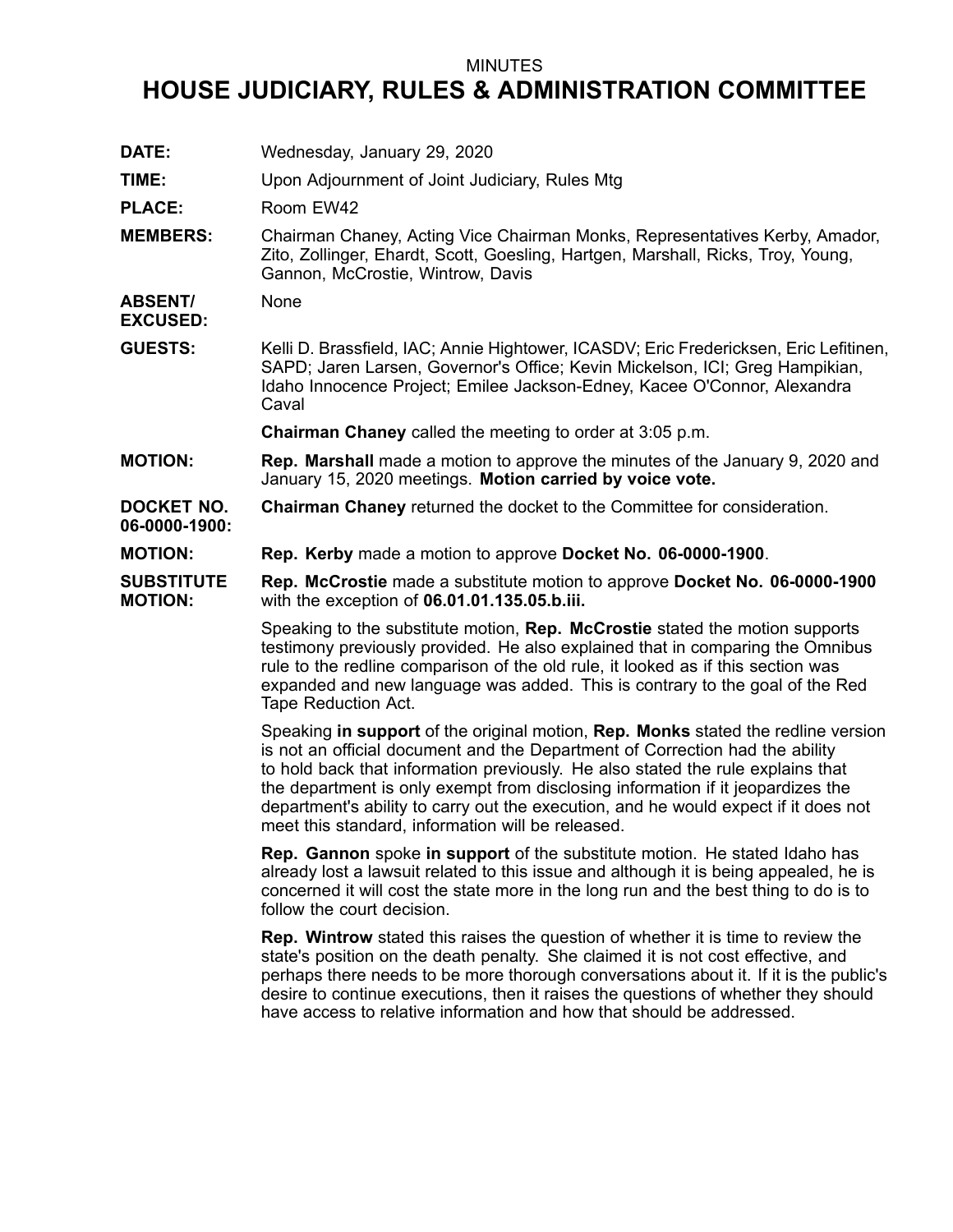**VOTE ON SUBSTITUTE MOTION: Rep. McCrostie** called for <sup>a</sup> roll-call vote on the substitute motion to approve **Docket No. 06-0000-1900** with the exception of **06.01.01.135.05.b.iii. Motion failed by <sup>a</sup> vote of 7 AYE and 11 NAY**. **Voting in favor** of the substitute motion: **Reps. Amador, Zito, Zollinger, Gannon, McCrostie, Wintrow, Davis**. **Voting in opposition** to the substitute motion: **Chairman Chaney, Reps. Monks, Kerby, Ehardt, Scott, Goesling, Hartgen, Marshall, Ricks, Troy, Young**.

**VOTE ON ORIGINAL MOTION: Chairman Chaney** called for <sup>a</sup> vote on the original motion to approve **Docket No. 06-0000-19000**. **Motion carried by voice vote.**

- **DOCKET NO. Chairman Chaney** returned the docket to the Committee for consideration.
- **MOTION: Rep. McCrostie** made <sup>a</sup> motion to approve **Docket No. 06-0202-1901. Motion carried by voice vote.**
- **H 348: Chairman Chaney** returned the bill to the Committee for consideration.

**06-0202-1901:**

- **MOTION: Rep. Monks** made <sup>a</sup> motion to send **H 348** to the floor with <sup>a</sup> **DO PASS** recommendation. **Motion carried by voice vote**. **Rep. Hartgen** will sponsor the bill on the floor.
- **H 319: Rep. Wintrow** presented the bill from the State Appellate Public Defender (SAPD). She stated this bill enlarges the jurisdiction of the SAPD to handle second level misdemeanor and juvenile appeals cases for indigent defendants. This will lift some burden off the counties by turning over certain appeals to the SAPD. In speaking to the Fiscal Note, she explained the SAPD has budgeted for another attorney to handle the additional case load. She yielded her time to **Eric Frederickson.**

**Eric Fredericksen**, State Appellate Public Defender, described how these cases flow through the courts. The SAPD already spends <sup>a</sup> lot of time consulting with the counties because its extensive appellate experience. He explained this move will also put these cases on more equal footing to the benefit of the defendants, since they are prosecuted by the Attorney General.

In answer to questions from the Committee, **Mr. Fredericksen** explained about nine cases would be taken over by the SAPD. These cases will be handled with the addition of another attorney, which will actually result in <sup>a</sup> net reduction in current case load.

**Kelly Brassfield**, Idaho Association of Counties, spoke **in support** of **H 319**.

**Chairman Chaney** stated this bill will be placed on the agenda for consideration, February 3, 2020.

**RS 27471C1: Rep. Wintrow** presented **RS 27471C1**, which proposes to create <sup>a</sup> new law to protect victims of sexual assault by allowing them to seek <sup>a</sup> civil protection order. This proposed bill has gone through months of extensive vetting with input from <sup>a</sup> broad base of stakeholders. She described the purpose of this proposed legislation versus the Domestic Violence Act, which only covers victims of abuse from long-term, intimate partners.

> In answer to questions from the Committee, **Rep. Wintrow** explained the plan was originally to add language into the existing domestic violence law because the rules and processes were already in place. However, concerns about the possible revocation of firearm rights, which is allowed under the Domestic Violence Act, prompted the creation of this RS as stand alone legislation. She stated the Attorney General has reviewed and issued an opinion that this proposed law will not invoke <sup>a</sup> firearm restriction, but will go <sup>a</sup> long way in providing protection for victims.

**MOTION: Rep. Davis** made <sup>a</sup> motion to introduce **RS 27471C1.**